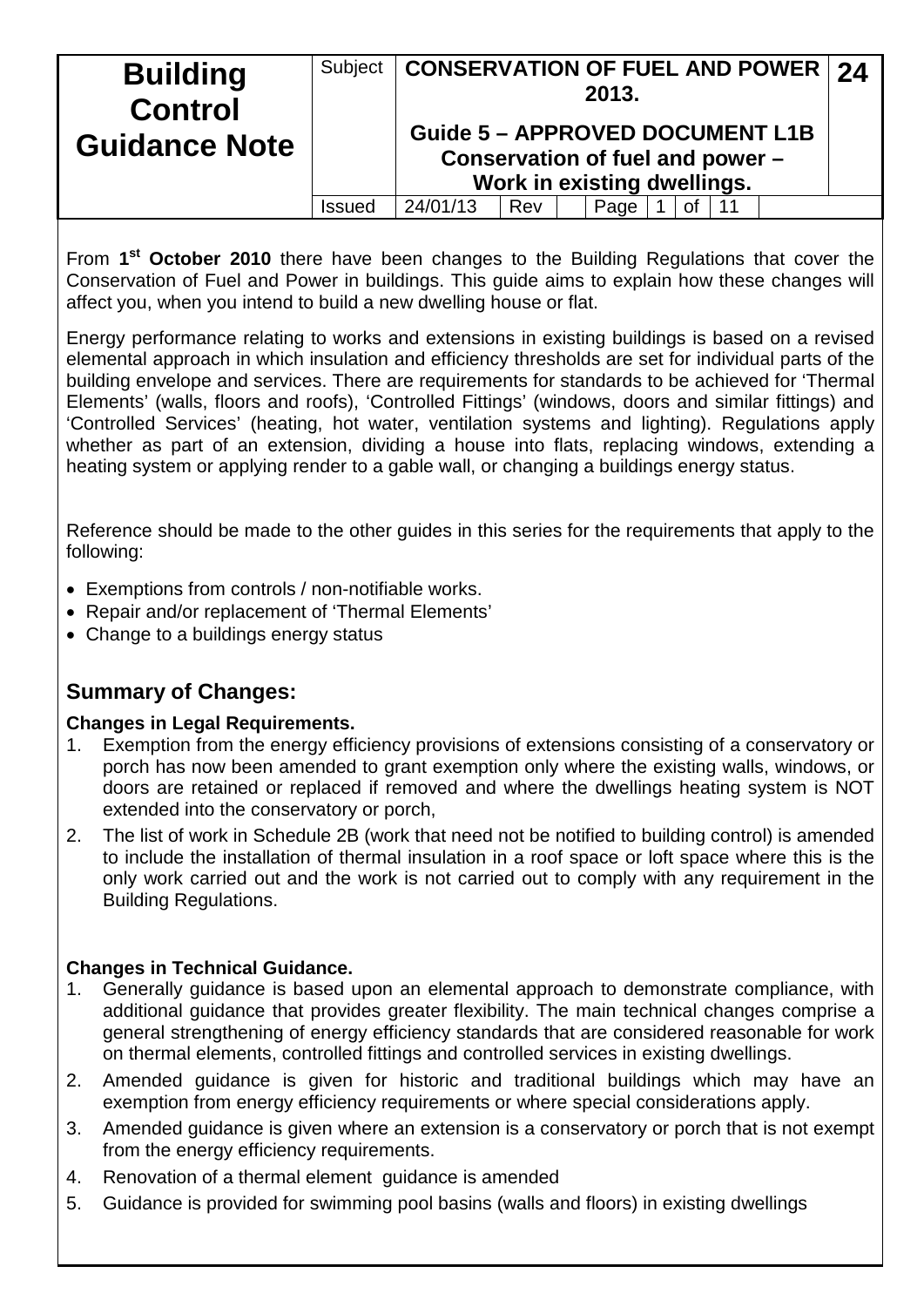| <b>Building</b>      | Subject            | <b>CONSERVATION OF FUEL AND POWER</b>                                                                                                                                                                                                                      |     | 2013. |                |    |    |  | 24 |  |  |  |
|----------------------|--------------------|------------------------------------------------------------------------------------------------------------------------------------------------------------------------------------------------------------------------------------------------------------|-----|-------|----------------|----|----|--|----|--|--|--|
| <b>Control</b>       |                    | Guide 5 - Work in existing dwellings.                                                                                                                                                                                                                      |     |       |                |    |    |  |    |  |  |  |
| <b>Guidance Note</b> | <b>Issued</b>      | 24/01/13                                                                                                                                                                                                                                                   | Rev | Page  | $\overline{2}$ | οf | 11 |  |    |  |  |  |
|                      |                    | The requirements of Building Regulation Part L Conservation of Fuel and Power:                                                                                                                                                                             |     |       |                |    |    |  |    |  |  |  |
|                      |                    | Schedule 1 - Part L Conservation of fuel and power                                                                                                                                                                                                         |     |       |                |    |    |  |    |  |  |  |
|                      |                    | L1. Reasonable provision shall be made for the conservation of<br>fuel and power in buildings by:                                                                                                                                                          |     |       |                |    |    |  |    |  |  |  |
|                      |                    | (a) limiting heat gains and losses—                                                                                                                                                                                                                        |     |       |                |    |    |  |    |  |  |  |
|                      |                    | (i) through thermal elements and other parts of the<br>building fabric, and                                                                                                                                                                                |     |       |                |    |    |  |    |  |  |  |
|                      |                    | (ii) from pipes, ducts and vessels used for space<br>heating, space cooling and hot water services;                                                                                                                                                        |     |       |                |    |    |  |    |  |  |  |
|                      |                    | (b) providing fixed building services which—                                                                                                                                                                                                               |     |       |                |    |    |  |    |  |  |  |
|                      |                    | (i) are energy efficient;                                                                                                                                                                                                                                  |     |       |                |    |    |  |    |  |  |  |
|                      |                    | (ii) have effective controls; and                                                                                                                                                                                                                          |     |       |                |    |    |  |    |  |  |  |
|                      |                    | (iii) are commissioned by testing and adjusting as necessary<br>to ensure they use no more fuel and power than is reasonable in<br>the circumstances; and                                                                                                  |     |       |                |    |    |  |    |  |  |  |
|                      | the circumstances. | (c) providing to the owner sufficient information about<br>the building, the fixed building services and their maintenance<br>requirements so that the building can be operated in such a<br>manner as to use no more fuel and power than is reasonable in |     |       |                |    |    |  |    |  |  |  |

# **GUIDANCE ON THERMAL ELEMENTS.**

**Thermal Elements -** refers to a wall, floor or roof (but not windows, doors, roof lights or roof windows) that separates the heated or cooled space from the outside. Works relating to thermal elements can arise in building an extension, a material change of use, a material alteration, changing a buildings energy status or when carrying out other renovation works.

The requirements for **'Thermal Elements'** requires efficiency improvements whenever a roof, wall or floor is replaced or renovated **(Refer to Guide 24 – (1) for further guidance)** e.g. replacement of render or tile hanging to a wall will require insulation works to be undertaken at the same time. The AD gives guidance on the U values that should be achieved depending on whether an element is newly constructed, rebuilt, retained, replaced or renovated. **NOTE: consider carefully the potential for condensation problems and the controls necessary to prevent it when upgrading existing construction).**

# **PROVISION OF THERMAL ELEMENTS.**

Newly constructed thermal elements and replacement thermal elements now both have to comply with the following standards.

| Element $\overline{11}$                    | Standards.           |
|--------------------------------------------|----------------------|
| Wall                                       | 0.28 W/m2.K $^{(2)}$ |
| Pitched roof – insulation at ceiling level | $0.16$ W/m2.K        |
| Pitched roof - insulation at rafter level  | $0.18$ W/m2.K        |
| Flat roof or roof with integral insulation | $0.18$ W/m2.K        |
| Floors <sup>(3)</sup>                      | 0.22 W/m2. $K^{(4)}$ |
| <b>Swimming Pool Basin</b>                 | $0.25$ W/m2.K        |

## **STANDARDS FOR THERMAL ELEMENTS W/m2 k**

#### **NOTES**

**1. Roof includes dormers and wall refers to wall parts (cheeks) of dormer windows.**

**2. Area-weighted values.**

- **3. A lesser provision may be appropriate where meeting a standard would result in a reduction of more than 5% in the internal floor area of the room bounded by the wall.**
- 4. **A less provision may be appropriate where meeting such a standard would create significant problems in relation to adjoining floor levels (the 'U' value of an extension floor can be calculated using exposed perimeter and floor area of the whole enlarged dwelling.**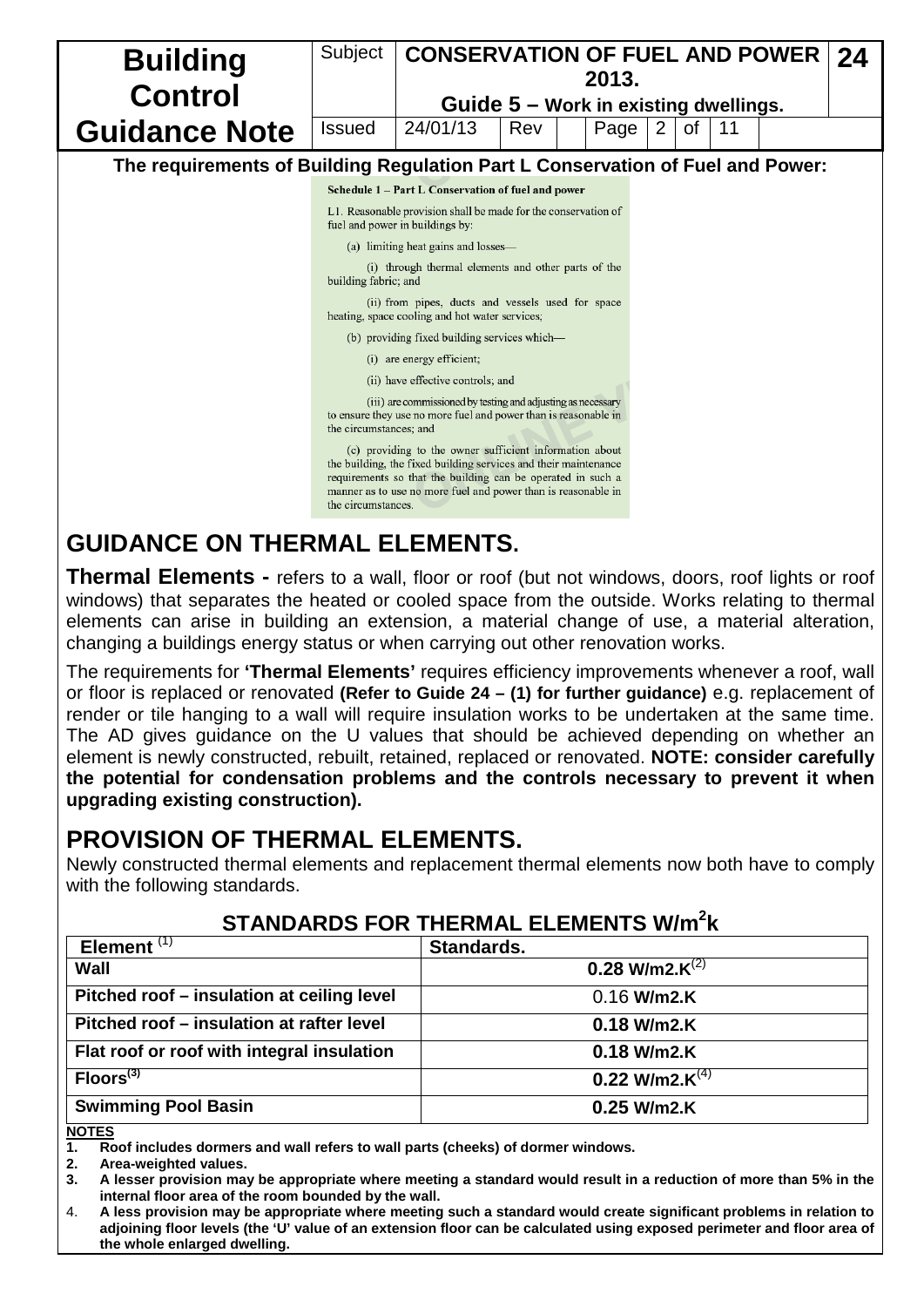| <b>Building</b><br><b>Control</b> | Subject       | <b>CONSERVATION OF FUEL AND POWER 24</b><br>2013. |     |  |      |   |    |  |  |  |
|-----------------------------------|---------------|---------------------------------------------------|-----|--|------|---|----|--|--|--|
|                                   |               | Guide $5 -$ Work in existing dwellings.           |     |  |      |   |    |  |  |  |
| <b>Guidance Note</b>              | <b>Issued</b> | 24/01/13                                          | Rev |  | Page | 3 | 0f |  |  |  |

**Controlled Fittings** - (windows, roof lights, roof windows, doors or similar fittings.)

Where windows, roof lights are to be provided they must comply as follows:

## **Areas of Windows, Roof Lights and Doors.**

The following glazing restrictions apply:

- 1. Not More Than 25% of extension's floor area: *plus*
- 2. the area of doors / windows which, as result of the extension works, no longer exist or are no longer exposed.

## **Construction / thermal performances:**

Doors / windows / roof lights – must be fully draught proofed and comply as indicated below. In addition to this insulated cavity closer should be installed to the opening perimeter to prevent cold bridging.

### **Reasonable provisions when working on controlled fittings.**

| <b>Fitting</b>                                                  | <b>Standard</b>                                                       |
|-----------------------------------------------------------------|-----------------------------------------------------------------------|
| Window, roof window and roof light                              | WER Band C or better (see comment below) or<br>U-value = $1.6$ W/m2.K |
| Doors with more than 50% of their<br>internal face area glazed. | U-value = $1.8$ W/m2.K                                                |
| Other doors                                                     | U-value = $1.8$ W/m2.K                                                |

**WER** (window energy rating) – you will need to provide manufacturers WER declarations to indicate compliance.

U values need to be calculated in accordance with BR443 and are to be based on whole unit i.e. glazing and frame.

## **Replacement Windows.**

Reduced standards for replacement windows have now gone and any replacement window must comply with the same standard as new windows.

Where replacement windows are unable to attain the above u-values due to the need to maintain external appearance of the façade or the buildings character, replacement windows should meet a centre pane u-value of **1.2 W/m2.K or single glazing should be supplemented with 'low e' secondary glazing** 

## **Formation of additional window openings to existing dwellings.**

If a window is enlarged or a new one is created, then the area of the windows, roof windows, roof lights and doors should not exceed 25% of the dwelling total floor area, unless compensatory measures are included elsewhere in the work.

*NOTE – refer to new Part F standards for 'Replacement Windows', 'Opening Lights' and new 'Trickle Ventilation' provisions to windows.*

If you intend to use metal windows you must supply U-value calculations and the windows should be thermally broke to prevent condensation problems.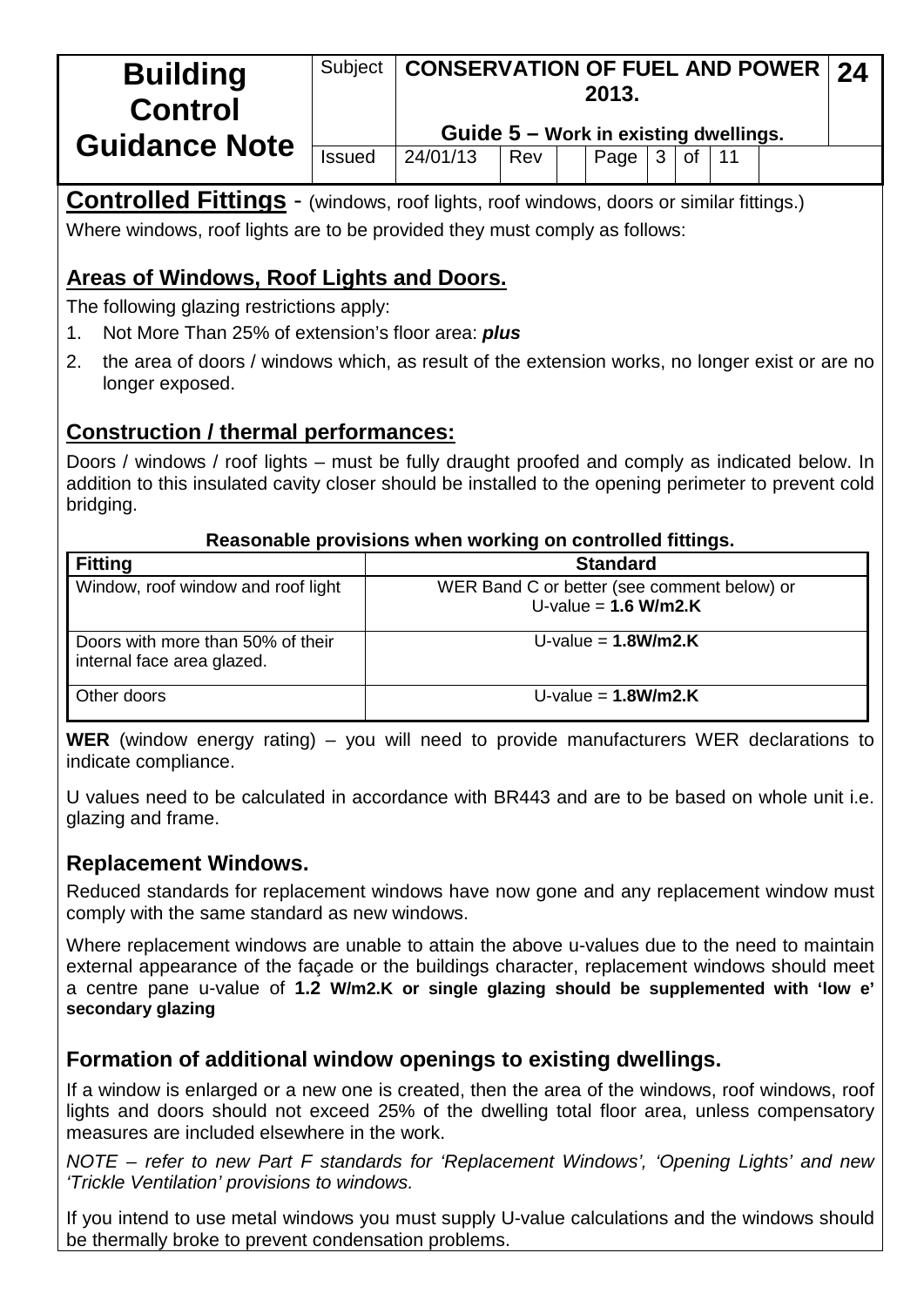| <b>Building</b><br><b>Control</b> | Subject       | <b>CONSERVATION OF FUEL AND POWER 24</b><br>2013. |     |  |            |  |         |  |  |  |  |
|-----------------------------------|---------------|---------------------------------------------------|-----|--|------------|--|---------|--|--|--|--|
|                                   |               | Guide 5 - Work in existing dwellings.             |     |  |            |  |         |  |  |  |  |
| <b>Guidance Note</b>              | <b>Issued</b> | 24/01/13                                          | Rev |  | Page $ 4 $ |  | $of$ 11 |  |  |  |  |

**Controlled Services. (Heating, Hot water services, Mechanical Ventilation and Air Conditioning systems, Fixed internal and external lighting and Renewable Energy Systems).**

Where fixed building services are to be provided or extended – you must ensure that they comply with the Domestic Building Services Compliance Guide. Some typical information is extracted below but you should refer to the actual document for determining full services compliance,

The efficiency claimed for the fixed building service should be based on test data and this should be provided to building control for approval.

# **Heating and Hot Systems.**

Where providing or extending a heating or hot water system or part of the system (including providing an individual heater or fire) you must ensure that:

- (i) Appliance efficiency and heating controls are in accordance with the Domestic Building Services Compliance Guide e.g.
	- Areas of differing heating needs (e.g. separate sleeping and living areas are to have individual temperature zone control by the use of room thermostats or individual radiator valves).
	- Separate timing controls are to be provided for space and hot water heating (except for combination boilers / solid fuel appliances) – controls to allow operation of either space heating or hot water or both when required and must prevent the boiler from operating when no heating is required (Boiler Control Interlock).

### **and**

(ii) When replacing your primary heating service but not changing the fuel type, the replacement appliance carbon efficiency (as well as complying with the previous item) – must not be significantly any worse than the one being replaced (i.e. within 2%).

Replacements involving fuel switches e.g. gas to oil etc: Multiply boiler efficiency by the ratio of the CO2 emission factor of the fuel used in the service being replaced to that used in the new service.

You must also ensure that system is commissioned with all parts working adequately – Regulation 44 requires that the installer to provide a notice confirming that the fixed building services have been commissioned in accordance with the Domestic Heating Compliance Guide procedures on works completion. (**See Commissioning and Providing Information below).**

### *See guide note 24 (3) in this series to determine those works that are non-notifiable (minor replacements of such components as pumps, zone valves and programmers etc).*

## **Replacement appliances.**

When replacing existing appliances, the new appliance efficiency should not be significantly less than the one being replaced. If the replacement involves a fuel switch, then the relative carbon emissions associated with the new and existing fuels should be considered when assessing the reasonableness of the proposed appliance the 'Domestic Building Services Compliance guide' provides guidance on this matter.

If a renewable energy generator such as a wind turbine or photovoltaic array is being replaced, the new system should have an electrical output that is not less than the original installation.

When replacing a heating appliance give consideration to connecting to any existing local heat networks. If the work involves pipe work changes, consideration should be given to providing capped off connection to facilitate subsequent connection to a planned local heat network.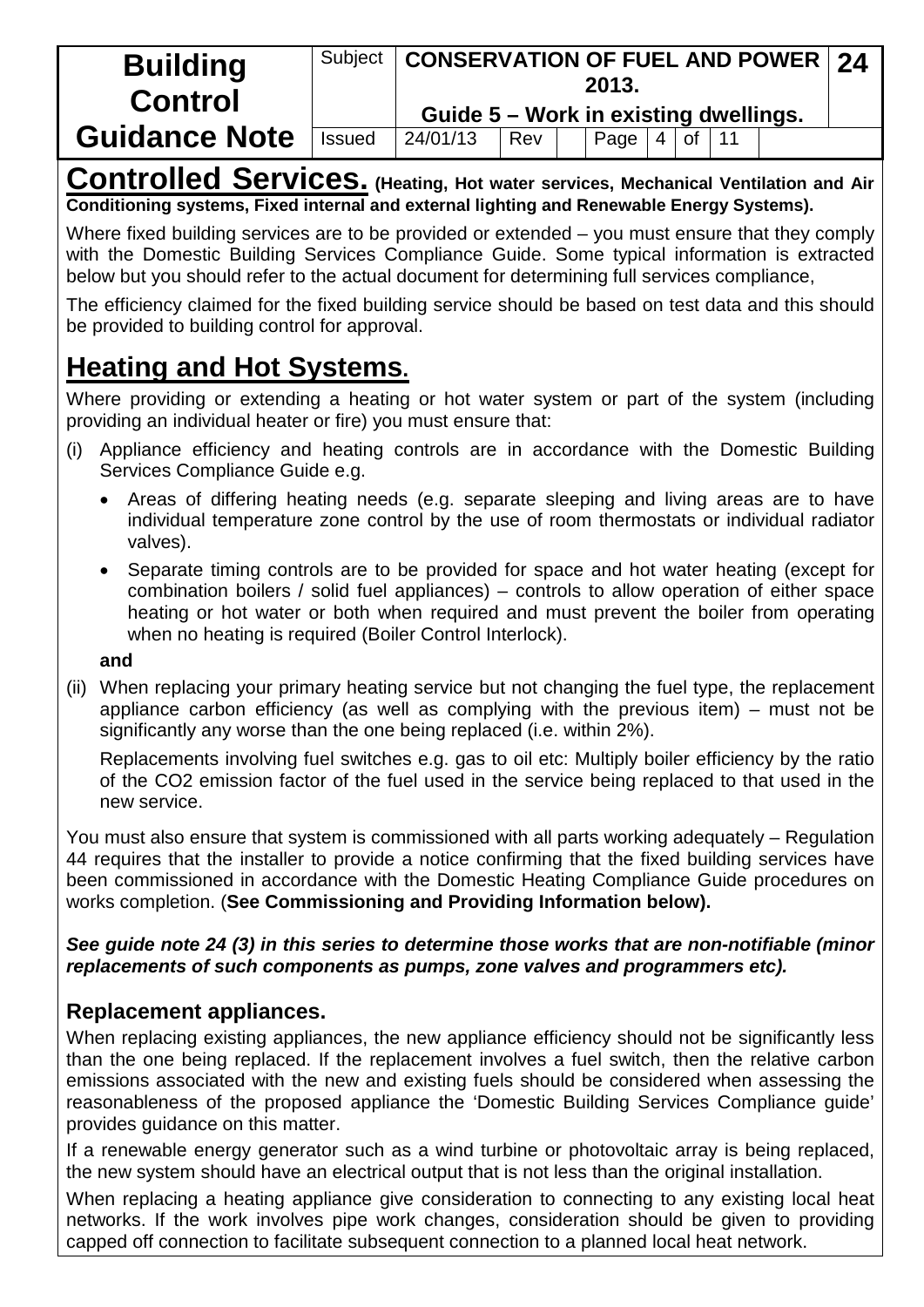| <b>Building</b><br><b>Control</b> | Subject       | <b>CONSERVATION OF FUEL AND POWER 24</b><br>2010. |     |  |      |   |               |  |  |  |  |  |
|-----------------------------------|---------------|---------------------------------------------------|-----|--|------|---|---------------|--|--|--|--|--|
|                                   |               | Guide 5 - Work in existing dwellings.             |     |  |      |   |               |  |  |  |  |  |
| <b>Guidance Note</b>              | <b>Issued</b> | 24/01/13                                          | Rev |  | Page | 5 | of $\vert$ 11 |  |  |  |  |  |

# **Insulation of Pipes, Vessels and Ducts.**

- Heating or hot water services pipework, vessels and ducts are to be insulated with insulation labelled as complying with the 'Domestic Building Services Compliance Guide'.
- Heating and hot water circuit's primary circulation pipes to be insulated wherever they pass into unheated spaces.
- Domestic hot water circuits primary circulation pipes are to be insulated throughout their length, subject only to practical constraints imposed by the need to penetrate joists / other structural elements.
- All pipes connected to hot water storage vessels, including vent pipe, to be insulated for at least 1 metre from their connection to the cylinder (or insulated up to the point where they become concealed).
- If secondary circulation is used, all pipes kept hot by that circulation should be insulated.

## **Replacement systems.**

Whenever a boiler or hot water storage vessels are to be replaced on an existing system, any pipes (in the situations above) that are exposed as part of the work or are otherwise accessible are to be insulated with insulation labelled as complying with the 'Domestic Building Services Compliance Guide'.

## **New Systems.**

In new systems pipes should, in the following cases should be insulated with insulation labelled as complying with the 'Domestic Building Services Compliance Guide' (see table below for maximum Heat loss permitted).

- Primary circulation pipes for heating and hot water circuits should be insulated wherever they pass outside the heated living space or through voids, which communicate with and are ventilated from unheated spaces.
- Primary circulation pipes for domestic hot water circuits should be insulated throughout their length, subject only to practical constraints imposed by the need to penetrate joists and other structural elements.
- All pipes connected to hot water storage vessels, including vent pipe, should be insulated for at least 1 metre from their points of connection to the cylinder (or they should be insulated up to the point where they become concealed).
- If secondary circulation is used, all pipes kept hot by that circulation should be insulated.

| Pipe dia (mm)    | Min Insulation thickness (thermal conductivity min 0.045) |
|------------------|-----------------------------------------------------------|
| 8mm              | 20 <sub>mm</sub>                                          |
| 15 <sub>mm</sub> | 26 <sub>mm</sub>                                          |
| 22mm             | 29mm                                                      |
| 28 <sub>mm</sub> | 31mm                                                      |

### **Typical insulation thickness (thermal conductivity min 0.045)**

Note – extra provisions should be provided against freezing of pipes as heat loss reductions will reduce temperatures in the unheated areas.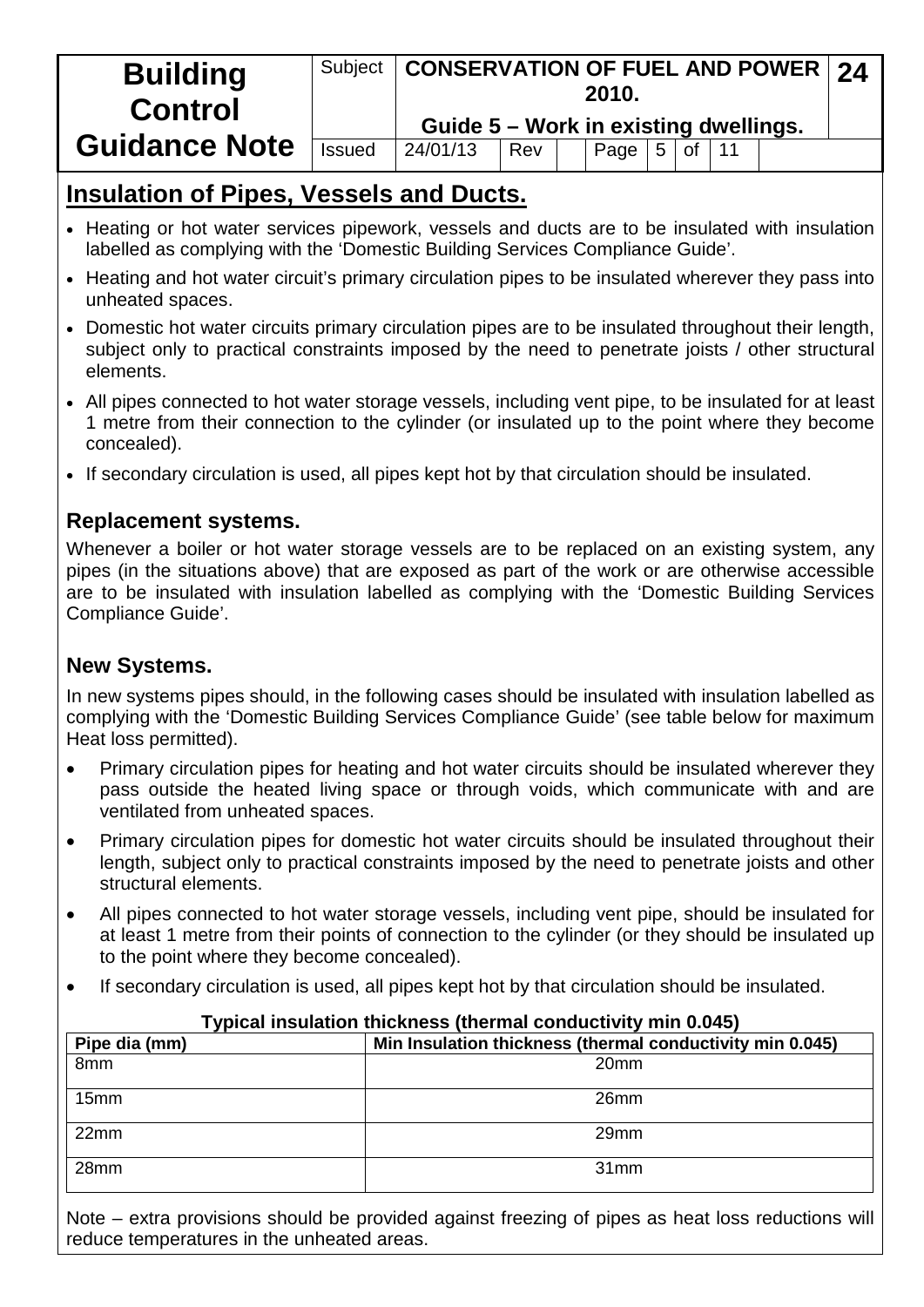| <b>Building</b><br><b>Control</b>                                                    | Subject       | <b>CONSERVATION OF FUEL AND POWER</b><br>24<br>2010.<br>Guide 5 - Work in existing dwellings. |  |  |       |  |  |  |  |  |  |
|--------------------------------------------------------------------------------------|---------------|-----------------------------------------------------------------------------------------------|--|--|-------|--|--|--|--|--|--|
| <b>Guidance Note</b>                                                                 | <b>Issued</b> | 24/01/13<br>6<br><b>of</b><br>Rev<br>Page                                                     |  |  |       |  |  |  |  |  |  |
| Insulation thickness (thermal conductivity min 0.045) - Extreme freezing conditions. |               |                                                                                               |  |  |       |  |  |  |  |  |  |
| Pipe dia (mm)                                                                        |               | Min Insulation thickness (thermal conductivity min 0.045)                                     |  |  |       |  |  |  |  |  |  |
| 15 <sub>mm</sub>                                                                     |               |                                                                                               |  |  | 113mm |  |  |  |  |  |  |
| 22 <sub>mm</sub>                                                                     |               | 28mm                                                                                          |  |  |       |  |  |  |  |  |  |
| 28mm                                                                                 |               |                                                                                               |  |  | 16mm  |  |  |  |  |  |  |

### **Hot water storage vessels.**

Hot water storage vessels to have min 35mm factory applied PU foam or equivalent coating.

### **Mechanical Ventilation Systems (Energy saving provisions).**

Mechanical ventilation systems to be of an energy efficient type in compliance with Table below:

#### **Minimum standards for mechanical ventilation systems.**

| <b>System type</b>                                                                                          | <b>Performance</b>                     |
|-------------------------------------------------------------------------------------------------------------|----------------------------------------|
| Specific fan power (SFP) for intermittent extract<br>ventilation systems.                                   | No worse than 0.5 Watts / (litres/sec) |
| Specific fan power (SFP) for continuous extract<br>ventilation systems.                                     | No worse than 0.7 Watts / (litres/sec) |
| Specific fan power (SFP) for continuous supply<br>ventilation systems.                                      | No worse than 0.5 Watts / (litres/sec) |
| Specific fan power (SFP) for continuous supply<br>and extract with heat recovery<br>ventilation<br>systems. | No worse than 1.5 Watts / (litres/sec) |
| Heat recovery efficiency of balanced mechanical<br>ventilation systems.                                     | 70%                                    |

Intermittent mechanical extract ventilation systems to be operated by local manual switches or automatic presence sensors, all other systems types to have manual or automatic control of the boost facility.

### **Mechanical Comfort Cooling (Energy saving provisions).**

Where a fixed air and water cooled household air conditioners / cooling systems are to be installed they must have a Energy Efficiency (EER) as follows:

a) Air-cooled working in cooling mode EER to be greater than 2.4 b) Water-cooled working in cooling mode EER to be greater than 2.5 c) Fixed air-conditioners minimum energy efficiency equal to or better than Class C as defined in the Energy Information (Household Air Conditioners Regs 2005).

Controls must be fitted to prevent simultaneous heating and cooling of the same space within the dwelling and installations to be by an approved installer. Commissioning certificates to be provided to Building Control on works completion.

*(Note – before considering fitting these the dwelling should be adjusted to avoid or minimise the need for cooling through the appropriate use of solar control, secure ventilation and thermal mass).*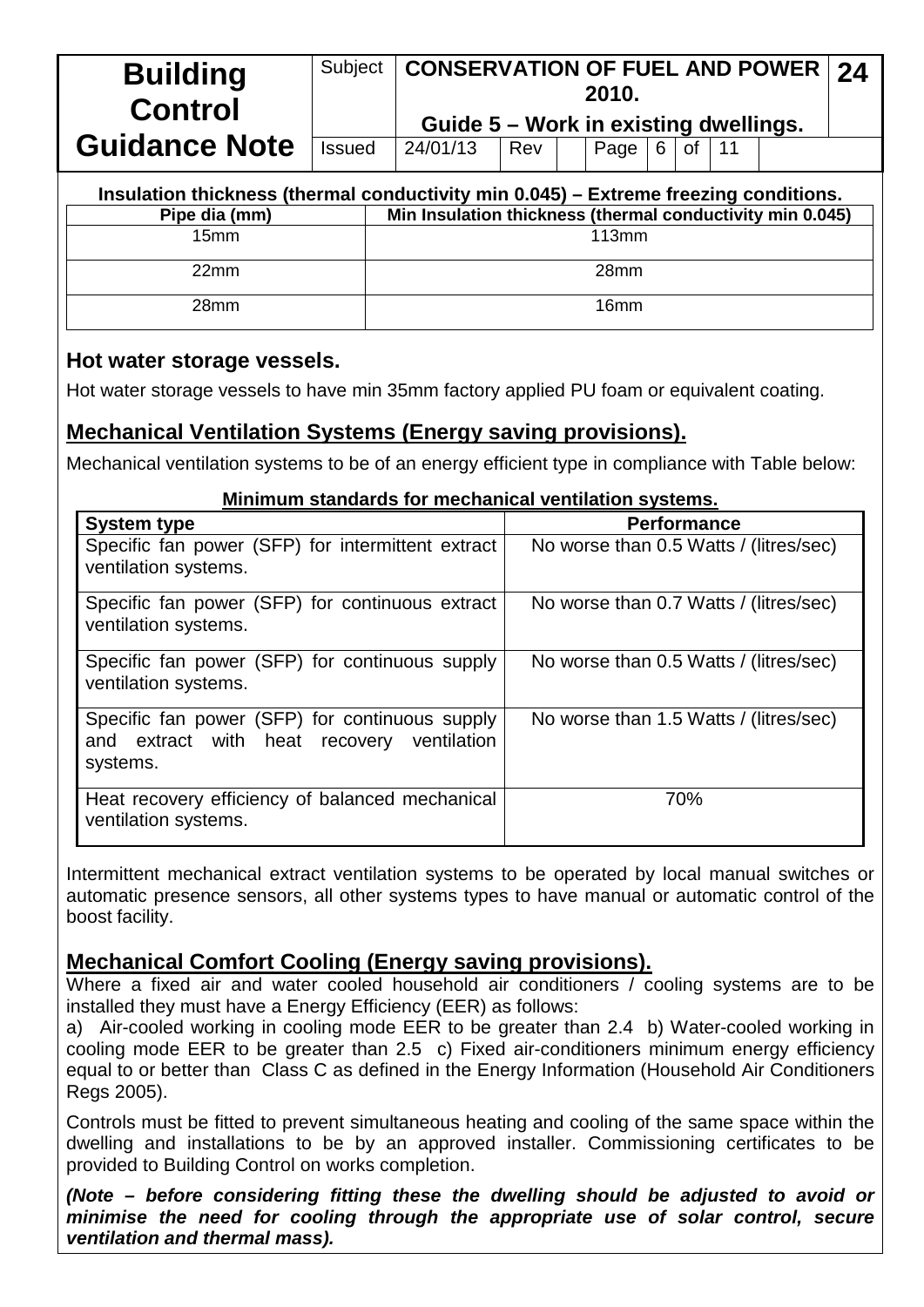| <b>Building</b><br><b>Control</b> |               | Subject   CONSERVATION OF FUEL AND POWER   24<br>2013. |     |  |      |  |    |    |  |  |  |
|-----------------------------------|---------------|--------------------------------------------------------|-----|--|------|--|----|----|--|--|--|
|                                   |               | Guide 5 - Work in existing dwellings.                  |     |  |      |  |    |    |  |  |  |
| <b>Guidance Note</b>              | <b>Issued</b> | 24/01/13                                               | Rev |  | Page |  | of | 11 |  |  |  |

### **Lighting. (Energy saving provisions)**

To any new wiring system or when rewiring an existing lighting system – install energy efficient light fittings as follows:

**Fixed Internal Lighting:** Install **low energy** light fittings that *only take* lamps having a luminous efficacy greater than 45 lumens per circuit-watt and a total output greater than 400 lamp lumens. Light fittings with supplied power less than 5 circuit-watts are excluded from the overall count of total light fittings below:

**Provisions:** Not less than **3 per four** of ALL the light fittings in the main dwelling spaces (excluding infrequently accessed storage spaces and cupboards).

**NOTES:** A light fitting may be dedicated fittings with separate control gear e.g. pin based fluorescent or compact fluorescent lamps; or standard fittings with integrated control gear e.g. bayonet or edison screw base compact fluorescent lamps. Be careful when considering the use of mains frequency fluorescent lighting in garages, as they can cause strobing issues with machine tools and vehicles. *GLS tungsten lamps with bayonet caps or screw bases or tungsten halogen lamps are not acceptable*

**Fixed External Lighting (Excludes flats common areas and other communal access-way lighting):**

#### **Provisions:**

- (a) EITHER: lamp capacity not to exceed 100 watts per light fitting, fitted with automatic daylight and motion sensors. **OR**
- (b) Lamps with an efficacy greater than 45 lumens per circuit watt, fitted with automatic daylight sensors and must be switch controlled

## **Commissioning of Fixed Building Services and Providing Information.**

On completion all fixed building services should be properly commissioned - Regulation 44 requires the provision of a notice confirming that commissioning has been carried out in accordance with an approved procedure set out in the Domestic Building Services Compliance Guide by a suitability qualified person, depending upon the type of installation installed e.g. Gas Safe (gas) / Hetas (solid fuel) / Oftec (oil) registered installers.

For commercial installations – commissioning should be in accordance with 'CIBSE Commissioning Code M',

### **On the works completion:**

- 1. Copy of commissioning notice to be provided to Building Control confirming that compliant systems commissioning has taken place not more than 30 days after the works completion. No completion certificates can be issued if this commissioning notice is not received. *(Gas Safety certificates must also be provided where gas is utilised)*
- 2. The building owner must receive sufficient information about the building, the fixed building services and their maintenance requirements to allow the energy saving provisions to be maintained e.g. provide simple set of operating and maintenance instructions relevant to the particular systems installed in a durable format.

*The giving of the commissioning notice to Building Control does not apply to jobs carried out under a 'competent person's scheme' (see links to further advice guides below).*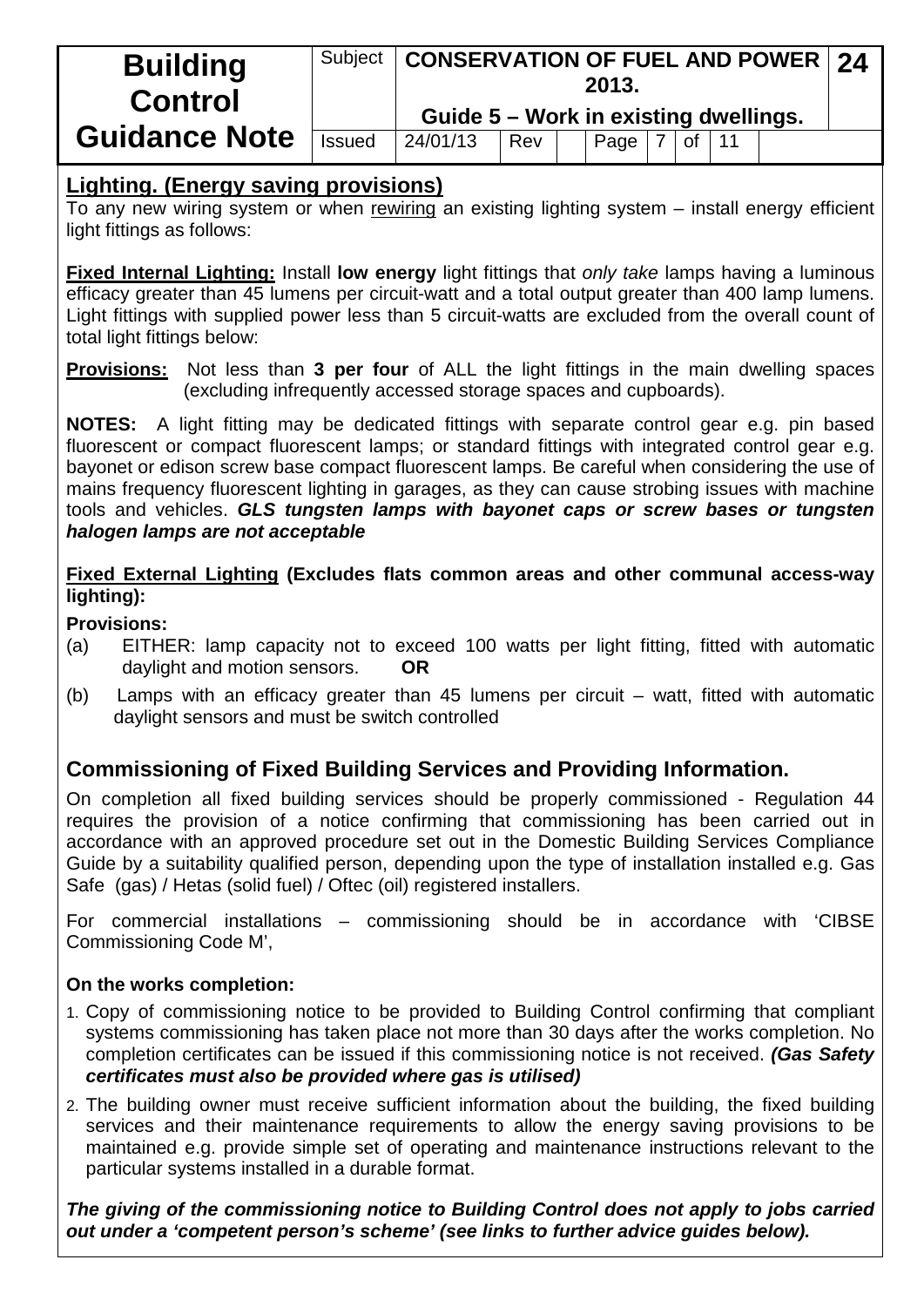| <b>Building</b><br><b>Control</b> |               | Subject   CONSERVATION OF FUEL AND POWER   24<br>2013. |     |  |      |   |    |  |  |  |
|-----------------------------------|---------------|--------------------------------------------------------|-----|--|------|---|----|--|--|--|
|                                   |               | Guide 5 - Work in existing dwellings.                  |     |  |      |   |    |  |  |  |
| <b>Guidance Note</b>              | <b>Issued</b> | 24/01/13                                               | Rev |  | Page | 8 | of |  |  |  |

### **Instructions must show:**

- 1. How to adjust timers / temperature control settings.
- 2. What routine maintenance is required to maintain operating efficiency throughout the system's service-life.
- 3. Position and operation, including resetting of all system safety devices / anti scald devices.

# **Continuity of Insulation and Airtightness.**

All gaps between elements must be sealed to reduce unwanted air leakage, e.g. follow robust detail sealing as described below:

- *Ensure wall, floor and roof insulation is continuously linked or overlapped to avoid creation of cold bridges. Watch your detailing where roof / floor structures abutt external walls and ensure all residual gaps / edges are insulated. Continue insulation up the full height of gable walls.*
- *Provide vapour control barriers on the warm side of any insulation – this can include insulated ground floor construction (follow appropriate manufacturer's detailing requirements).*
- *Ensure all lintels are insulated and that walls are not constructed out of differing thermally performing materials.*
- *Use joist hangers to support timbers or seal all junctions of structural timbers/ steel etc where built into an external wall with mastic sealant.*
- *Mastic seal all junctions of doors / windows and walls and under the edges of skirting boards / architraves.*
- *Seal around all services penetrations through the external structure, seal all junctions of walls / ceilings with ducting and close off the tops of all vertical ducts e.g. s.v.p boxings.*
- *It is important that all gaps have the appropriate sealant and or gap fillers provided suitable for the gap size and degree of movement anticipated.*
- *For drylining ensure continuous ribbons of adhesive are provided to fix dry lining at perimeters of external walls, openings, around services e.g. socket outlets etc. The sealing of dry lining on dabs is very important, as it is a key area of air leakage.*

*IMPORTANT NOTE – Ensure adequate precautions are taken to prevent condensation in the replaced or altered construction elements.*

# **Material Change of Use / Retained Thermal Elements and Renovation of Thermal Elements.**

*Reference should be made to Guide 1 of this series for guidance on these important energy efficiency provisions to existing buildings and changes of use.*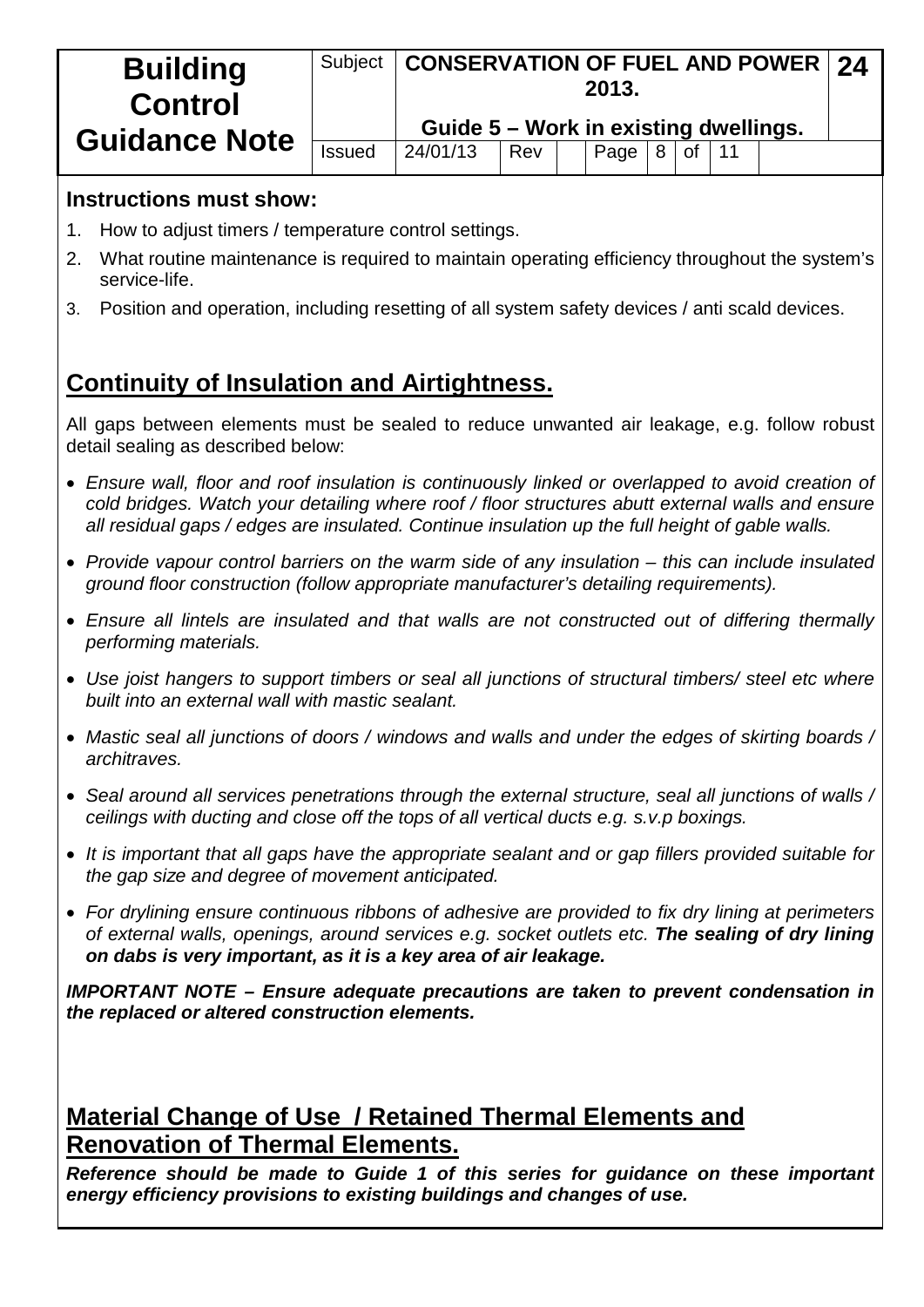| <b>Building</b><br><b>Control</b> | Subject       | <b>CONSERVATION OF FUEL AND POWER 24</b> |     | 2013.<br>Guide 5 - Work in existing dwellings. |   |               |  |  |
|-----------------------------------|---------------|------------------------------------------|-----|------------------------------------------------|---|---------------|--|--|
| <b>Guidance Note</b>              | <b>Issued</b> | 24/01/13                                 | Rev | Page                                           | 9 | <sub>of</sub> |  |  |

# **Exempt Conservatories and Porches.**

*Conservatory is defined as having N.L.T three quarters of its roof area and N.L.T one half of its external wall area made of translucent material.*

There have been some changes to the exemption rules for these types of extension, **they still remain exempt if :**

- They are constructed at ground level and the internal floor area does not exceed 30m2
- Safety Glazing complies with Approved Document N
- Where there are existing doors and windows between the conservatory and dwelling that these are retained or, if removed are replaced by walls, windows and doors that meet the energy efficiency requirements; and
- **This is the big change - Where the heating system is not extended into the conservatory or porch. So if you heat the conservatory or porch the exemption ceases to apply and a building regulation application will be required.**

Where conservatories are not exempt as a result of the above the following will have to be undertaken:

# **Non- Exempt Conservatories and Porches.**

### **REQUIREMENTS:**

- a. There is to be effective thermal separation between the dwelling and conservatory, i.e. walls, doors and windows to be insulated to at least the standard of the existing dwelling, doors and windows to be fully draught sealed.
- b. Provide independent temperature and on/off controls to any heating system (refer to previous controlled services notes for the system compliance requirements).
- c. Glazed elements to comply with the following (however the limitations on total area of windows and doors does not apply i.e. 25% plus rule):

| Window, roof window and roof light                              | WER Band C or better or U-value = $1.6$ W/m2.K |
|-----------------------------------------------------------------|------------------------------------------------|
| Doors with more than 50% of their internal face<br>area glazed. | U-value = $1.8$ W/m2.K                         |
| Other doors                                                     | U-value = $1.8$ W/m2.K                         |

d. Thermal Elements must comply with the following:

| Wall                                       | 0.28 W/m2.K   |
|--------------------------------------------|---------------|
| Pitched roof – insulation at ceiling level | $0.16$ W/m2.K |
| Pitched roof – insulation at rafter level  | $0.18$ W/m2.K |
| Flat roof or roof with integral insulation | $0.18$ W/m2.K |
| <b>Floors</b>                              | $0.22$ W/m2.K |

If a highly glazed extension is not thermally separated from the dwelling – it will be considered to be a conventional extension and must therefore fully comply with the regulations requirements.

*IMPORTANT NOTE - Removing and not replacing any or all of the thermal separation between the dwelling and existing exempt extension, or extending the dwelling's heating system into the exempt extension means the exemption ceases. This constitutes a change to the buildings energy use and reasonable provisions would have to be taken as to the building energy efficiency as if it was a conventional extension and make you must make a Building Regulation application.*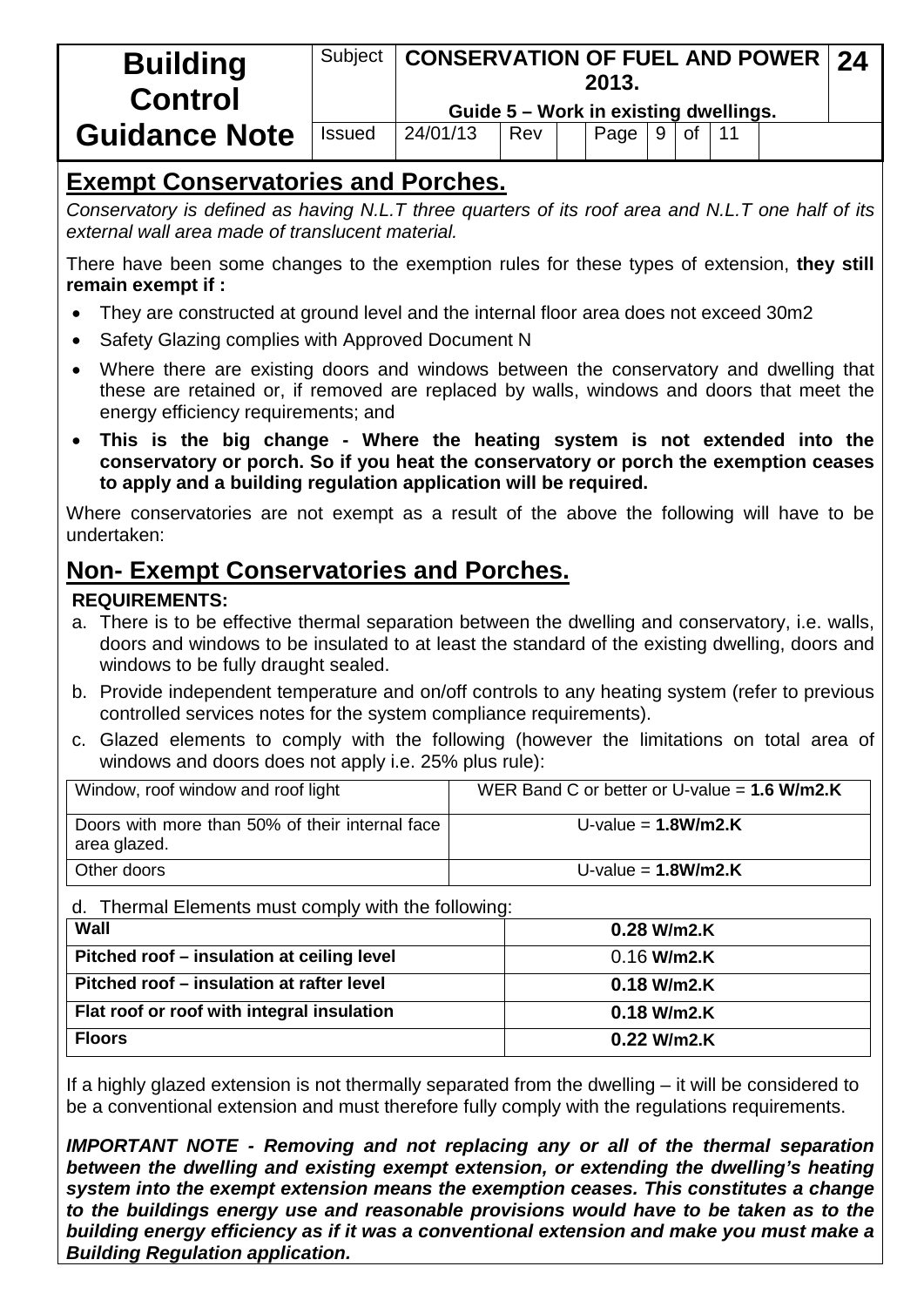| <b>Building</b><br><b>Control</b> | Subject       | <b>CONSERVATION OF FUEL AND POWER 24</b><br>2013. |     |  |                                       |    |           |  |  |  |
|-----------------------------------|---------------|---------------------------------------------------|-----|--|---------------------------------------|----|-----------|--|--|--|
|                                   |               |                                                   |     |  | Guide 5 – Work in existing dwellings. |    |           |  |  |  |
| <b>Guidance Note</b>              | <b>Issued</b> | 24/01/13                                          | Rev |  | Page                                  | 10 | <b>of</b> |  |  |  |

# **Swimming Pool Basins.**

Where a swimming pool is being provided in a building, the U-value of the basin (walls and floor) should be not worse than **0.25 W/m2.K** as calculated according to BS EN ISO 13370.

# **Option for Design Flexibility.**

When constructing an extension you could use an average U value across the extension's thermal envelope that is the same as if the prescribed U values had been used for each individual element. This means that a better value in the walls can be used to trade off against a worse U value in the roof.

The area weighted U-value of all the elements in the extension is no greater than that of an extension of the same size and shape that complies with the new U-value standards and glazing area restrictions.

### **Calculation formula –**

 $\{(U1 \times A1) + (U2 \times A2) + (U3 \times A3) + \dots \text{etc.}\}$  divided by  $\{A1 + A2 + A3 + \dots \text{etc.}\}$ 

 $U = U$ -value of element of the same construction (but no worse than the limits in Table 1 below).

 $A =$  internal area of the element.

A further alternative in the case of extensions and new dwellings following a change of use would be to use a Standard Assessment Procedure (SAP) 2009 calculation to show that the whole dwelling (existing plus extension, or newly converted dwelling) would emit no more carbon than if the elemental rules had been followed. This carbon target approach is similar to the approach for new dwellings. Table 3 column (b) minimum standards must however be complied with.

### **Table 3 – Upgrading retained thermal elements**

| . .<br>Element $(1)$                                     | (a) Threshold value<br>W/m2.K | (b) Improved value<br>W/m2.K |
|----------------------------------------------------------|-------------------------------|------------------------------|
| <b>Wall - cavity insulation</b> <sup>(2)</sup>           | 0.70                          | 0.55                         |
| Wall – external or internal insulation $(3)$             | 0.70                          | 0.30                         |
| $Floor(4)(5)}$                                           | 0.70                          | 0.25                         |
| Pitched roof - insulation at ceiling level               | 0.35                          | 0.16                         |
| Pitched roof – insulation between rafters <sup>(6)</sup> | 0.35                          | 0.18                         |
| Flat roof or roof with integral insulation $(7)$         | 0.35                          | 0.18                         |

#### **NOTES**

**1. Roof includes dormers and wall refers to wall parts (cheeks) of dormer windows.**

**2. This applies only I n the case of a wall suitable for the installation of cavity insulation. Where this not the case, it should be treated as 'Wall – external or internal insulation'.**

**3. A lesser provision may be appropriate where meeting a standard would result in a reduction of more than 5% in the internal floor area of the room bounded by the wall.**

**4. The extension floor u-value can be calculated using the exposed perimeter and the floor area of the whole enlarged dwelling floor u-value**

**5. A lesser provision may be appropriate where meeting such standard would create problems in relation to adjoining floor levels.**

**6. lesser provision may be appropriate where meeting such a standard would create headroom limitation. In such cases, the insulation depth plus any required air gap should be at least the depth of the rafter, and thermal performance of the insulation chosen should be such as to achieve the best practicable u value**

**7. lesser provision may be appropriate if there are particular problems associated with the load bearing capacity of the frame or the upstand height.**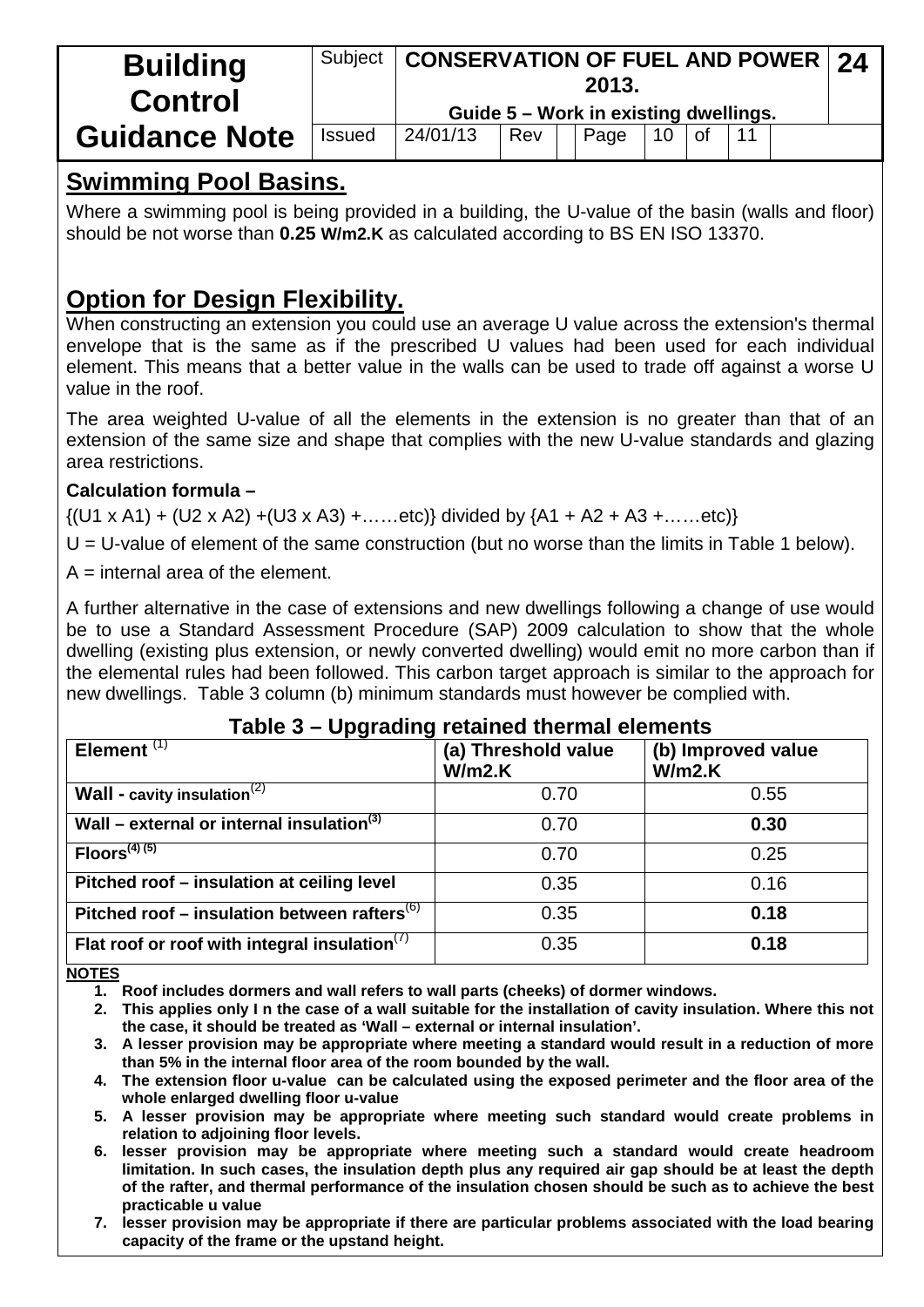| <b>Building</b><br><b>Control</b> |        | Subject   CONSERVATION OF FUEL AND POWER   24<br>2013.<br>Guide 5 - Work in existing dwellings. |     |  |      |  |  |  |  |  |
|-----------------------------------|--------|-------------------------------------------------------------------------------------------------|-----|--|------|--|--|--|--|--|
|                                   |        |                                                                                                 |     |  |      |  |  |  |  |  |
| <b>Guidance Note</b>              | Issued | 24/01/13                                                                                        | Rev |  | Page |  |  |  |  |  |

# **Historic Buildings / Listed Buildings.**

AD L1B will have an impact on renovation and conservation works to historic buildings, as a result special considerations can be applied. Seek conservation officer advice in assessing the works and reference should be made to the English Heritage guidance note on regulations and historic buildings *Building Regulations and Historic Buildings*.

Buildings which are:

- 1. Listed in accordance with the Planning (Listed Buildings and Conservation Areas) Act 1990;
- 2. Buildings in 'Conservation Areas' designated in accordance with section 69 of that Act; or
- 3. Included in the schedule of monuments maintained under section 1 of the Ancient Monuments and Archaeological Areas Act 1979.

Are exempt having to comply with the energy efficiency requirements, *but only where the works would unacceptability alter the character or appearance of the existing building.*

## **Historic and traditional building where special consideration may apply:**

There are 3 further classes of building where special consideration in making reasonable provision for the conservation of fuel and power may apply:

- 1. Buildings which are of architectural and historical interest and are referred to as such in the Local Authorities development plan or local development framework;
- 2. Buildings which are of architectural and historical interest within national parks, areas of outstanding natural beauty, registered battlefields, registered historic parks and gardens, the curtilage of scheduled ancient monuments, and world heritage sites;
- 3. Buildings of traditional construction with permeable fabric that absorbs and readily allows the evaporation of moisture.

For these types the aim should be to improve energy efficiency as far as is reasonably practicable. The work should not prejudice the character of the host building or increase the risk of long-term deterioration of the building fabric or fittings.

Extensions to these buildings should however comply with the energy efficiency requirements – the only exemption is where there is a need to match the external appearance or character of the host building

# **Consequential Improvements.**

Where a existing building has a *'total useful floor area'* over 1000m² and you intend to carry out any of the following building works:-

- (a) Building an extension.
- (b) the initial provisions of any *'fixed building services'*. (other than renewable energy generator)
- (c) an increase to the installed capacity of any *'fixed building services'*.

The existing building as well as the new one needs bringing into compliance with Part L, unless you can prove that such works to the existing building are not technically, functionally or economically feasible. Such supporting evidence must be prepared by a suitably qualified person and provided on application submission (see further notes below).

*Very few dwellings will exceed this and if it is the case you are advised to speak to building control.*